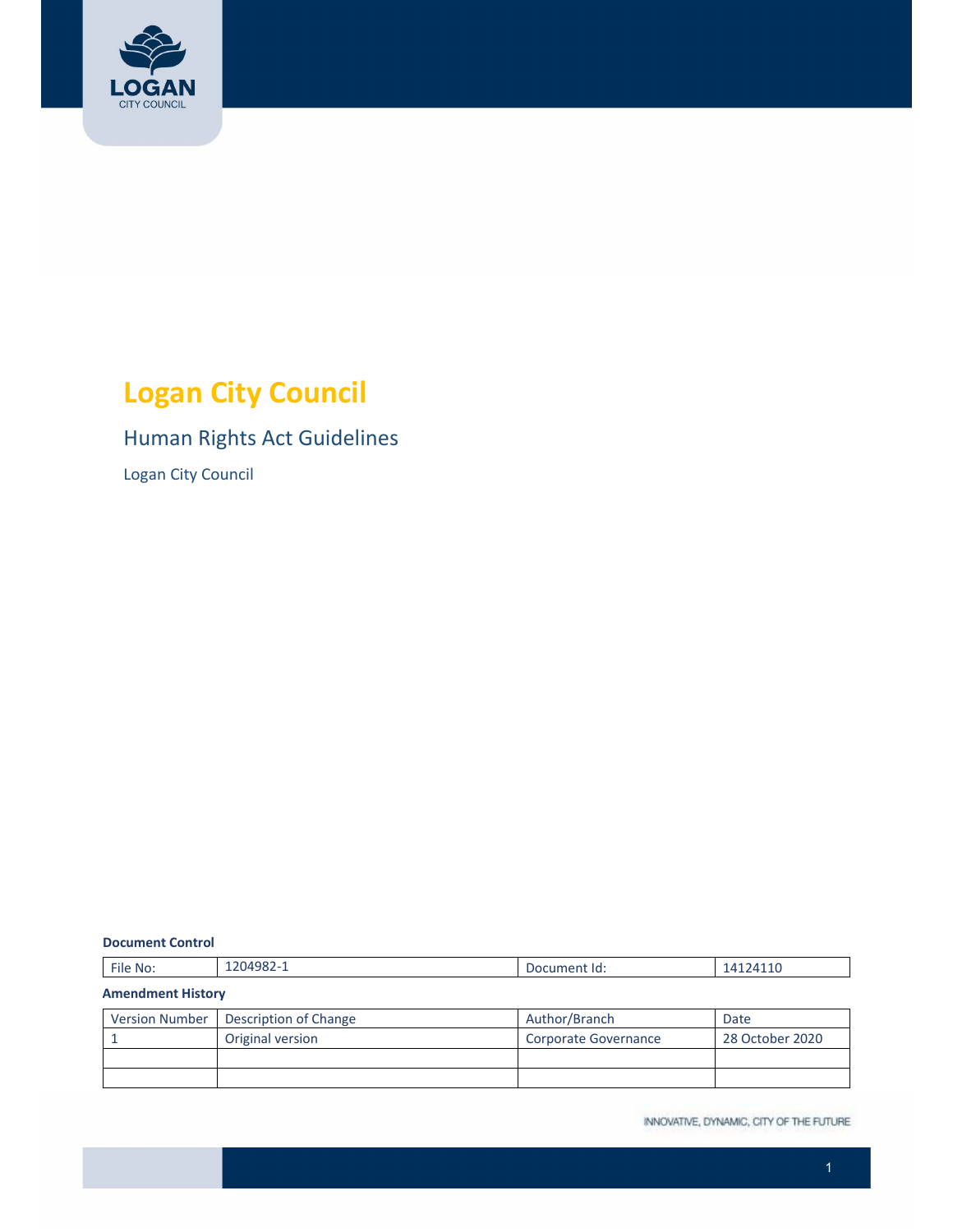#### **Table of Contents**

| $\mathbf{1}$ |     |  |  |
|--------------|-----|--|--|
| 2            |     |  |  |
| 3            |     |  |  |
|              |     |  |  |
|              | 3.2 |  |  |
|              |     |  |  |
|              | 3.4 |  |  |
|              | 3.5 |  |  |
|              | 3.6 |  |  |
|              | 3.7 |  |  |
|              | 3.8 |  |  |
|              |     |  |  |
|              |     |  |  |
|              |     |  |  |
|              |     |  |  |
|              |     |  |  |
|              |     |  |  |
|              |     |  |  |
|              |     |  |  |
|              |     |  |  |
|              |     |  |  |
|              |     |  |  |
|              |     |  |  |
|              |     |  |  |
|              |     |  |  |
|              |     |  |  |
| 4            |     |  |  |
|              |     |  |  |
| 5            |     |  |  |
|              |     |  |  |
|              | 5.2 |  |  |
|              | 5.3 |  |  |
| 6            |     |  |  |
| 7            |     |  |  |
| 8            |     |  |  |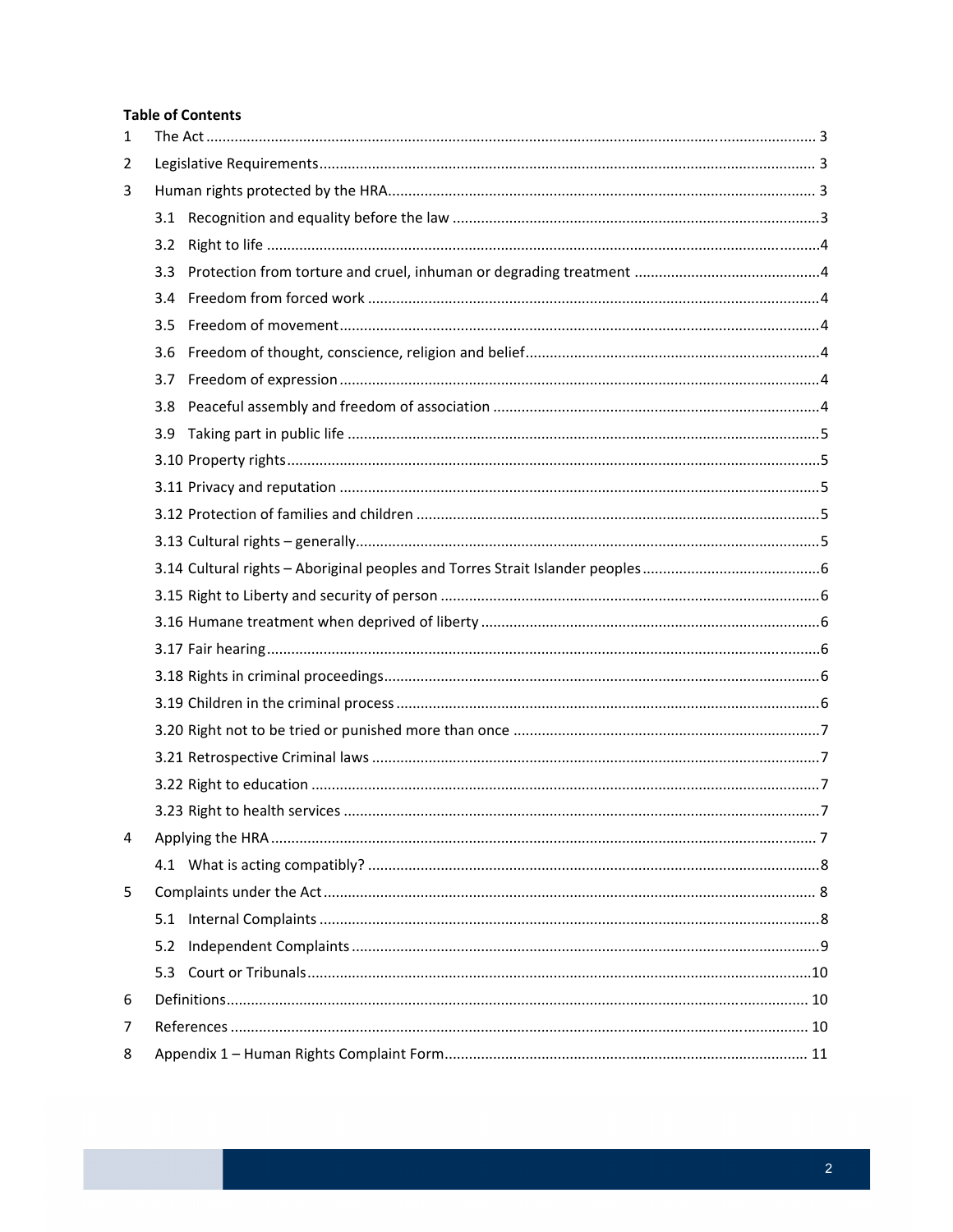# **1 The Act**

 The *Human Rights Act 2019* (Qld) (HRA) commenced on 1 July 2019 with the obligations for public entities under the act then later commencing as of 1 January 2020.

 The HRA is a piece of legislation specifically designed to protect and promote human rights and to help build a culture in the Queensland public sector that respects and promotes human rights. The HRA intends to assist in promoting dialogue about the nature, meaning and scope of human rights. The main objectives of the HRA are:

- ‐ To protect and promote human rights;
- ‐ To help build a culture in the Queensland public sector that respects and promotes human rights;
- ‐ To help promote a dialogue about the nature, meaning and scope of human rights.

The HRA binds all persons and applies to:

- ‐ Public entities;
- ‐ Courts and tribunals; and
- ‐ Queensland Parliament.

 The Anti‐Discrimination Commission Queensland was renamed to the Queensland Human Rights Commission (QHRC) following the introduction of the act and provides dispute resolution processes for dealing with human rights complaints and seeks to assist in promoting understanding, acceptance and discussion of human rights. Numerous resources for the HRA are available on the QHRC Website, this is inclusive of factsheets translated into a number of different languages for the convenience of the public. The QHRC's website can be found HERE.

# **2 Legislative Requirements**

 Logan City Council (Council) is considered a public entity under the definition of the HRA. In this capacity Council is therefore required to:

- ‐ Give proper consideration to human rights; and
- ‐ Act and make decisions in a way that is compatible with human rights.

 In line with this definition, an act, decision or statutory provision will be considered compatible with human rights in the event that:

- ‐ It does not limit a human right; or
- ‐ It does limit a human right only to the extent that is reasonable and demonstrably justifiable and in accordance with s13 of the HRA.

# **3 Human rights protected by the HRA.**

 Section 11 of the HRA states that all individuals in Queensland have human rights, the HRA goes on to describe and protect 23 fundamental human rights as follows.

## **3.1 Recognition and equality before the law**

 Every person is equal before the law and has the right to recognition as a person before the law and the right to enjoy their human rights without discrimination. Examples may include:

- ‐ Providing for the delivery of an entitlement or service to some groups but not others;
- ‐ Regulating access to infrastructure and public facilities; and
- ‐ Providing mobility aids, assistive devices or other technologies designed for people with disabilities.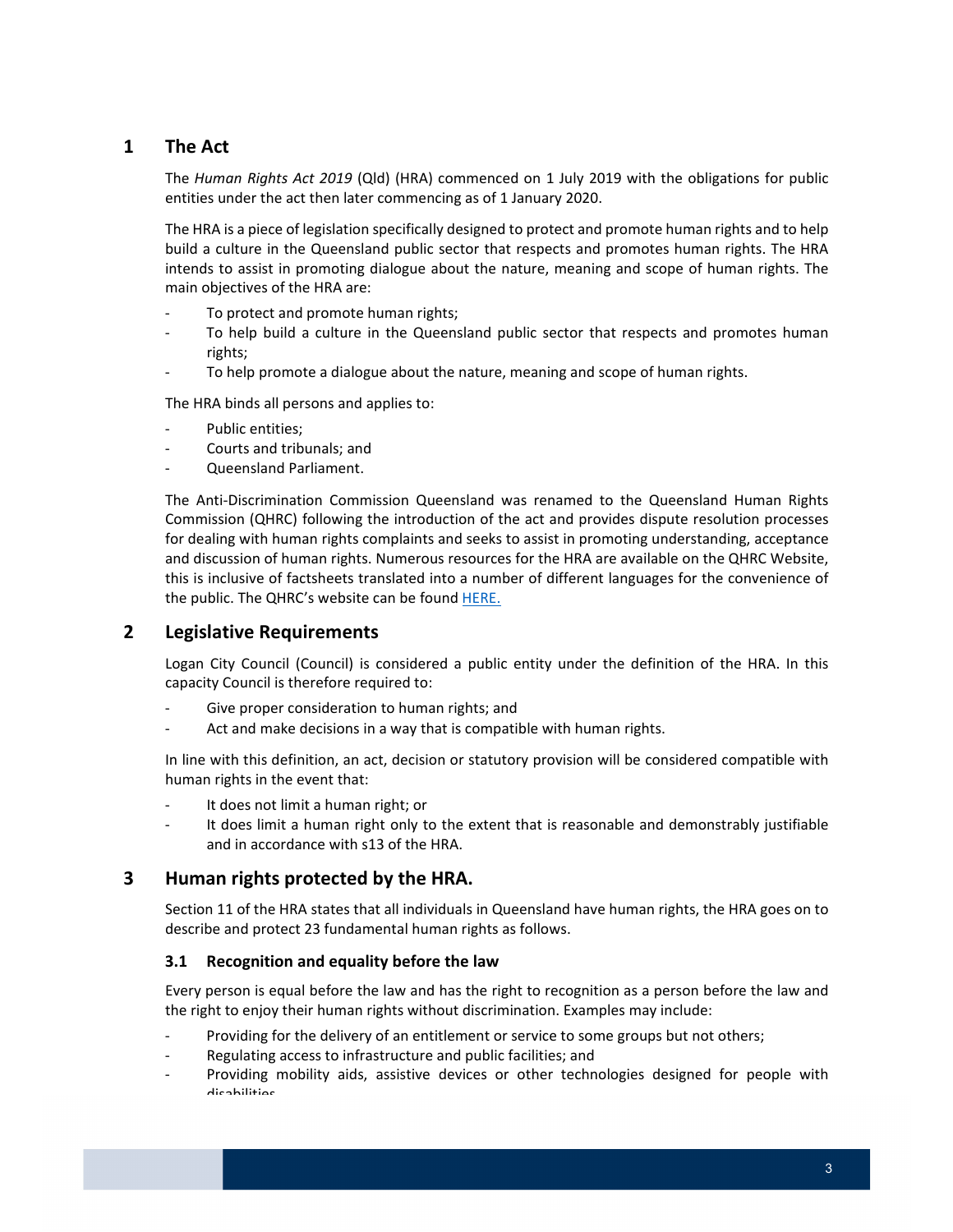# **3.2 Right to life**

Every person has the right to life and the right not to be deprived of life. Examples may include:

 ‐ Providing essential services, how and whether these services may be accessed in a way that impacts on the safety of persons.

# **3.3 Protection from torture and cruel, inhuman or degrading treatment**

 A person must not be tortured or treated in a way which is cruel, inhuman or degrading. Examples may include:

- ‐ Creating new powers, modifying or increasing existing powers of authorised officers or other persons;
- ‐ Removing or restricting the right to complain about service delivery.

# **3.4 Freedom from forced work**

 A person must not be made a slave or forced to work, this does not include certain forms of work required of a person detained by lawful court order. Examples may include:

- ‐ Making people work in an emergency; and
- ‐ Compelling the provision of any labour or the performance or any service under threat of penalty.

# **3.5 Freedom of movement**

 Every person lawfully within Queensland has the right to move freely within Queensland and choose where they live. Examples may include:

- ‐ Proposing surveillance of an individual;
- ‐ Compelling someone to provide information;
- ‐ Regulating access to land based on quarantine considerations or eligibility requirements.

#### **3.6 Freedom of thought, conscience, religion and belief**

 Every person has the right to think and believe what they want and to have or adopt a religion, free from external influence. Examples may include:

- ‐ Requiring a person to disclose their religion or belief;
- ‐ Impinging on or disadvantaging a person because of their opinion, religion or belief; and
- ‐ Setting dress codes that do not accommodate religious dress.

#### **3.7 Freedom of expression**

 Every person has the right to hold and express an opinion, through speech, art and writing (or other forms) and to see out and receive the expression of others' opinions. Examples may include:

- ‐ Regulating the manner, content and format of any public expression;
- ‐ Exercising censorship and review of materials before they are published; and
- ‐ Compelling someone to provide information.

#### **3.8 Peaceful assembly and freedom of association**

 Every person has the right to join or form a group and to assemble (this right is limited to peaceful assemblies). Examples may include:

- ‐ Making decisions regarding public protests, demonstrations or marches;
- ‐ Regulating membership of groups and associations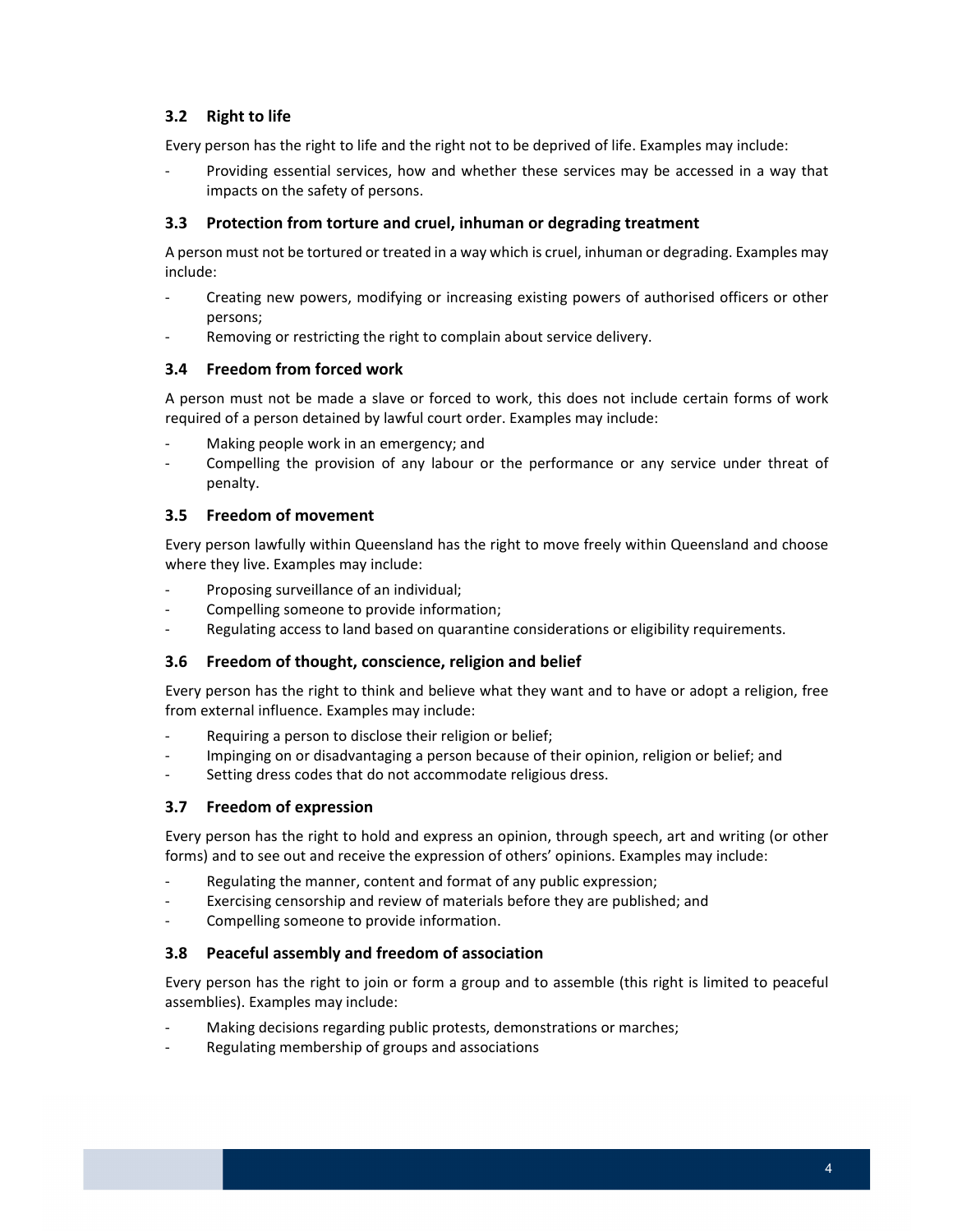# **3.9 Taking part in public life**

 Every person has the right and opportunity to take part in public life. This includes the right to vote, be elected and have access on general terms of equality to the public service and public office. Examples may include:

- ‐ Regulating how individuals vote in elections;
- ‐ Establishing requirements for membership of public bodies;
- ‐ Regulating the suspension and conduct of local government; and
- ‐ Affecting the ability of a person to participate in local council meetings.

#### **3.10 Property rights**

 Every person has the right to own property alone or in association with others. A person must not be arbitrarily deprived of their property. Examples may include:

- ‐ Providing for acquisition, seizure or forfeiture of a person's property under civil or criminal law;
- ‐ Making decisions about planning, licensing or allowing people to exercise a trade or profession;
- ‐ Conferring on a public entity a right of access to private property; and
- ‐ Restricting the use of private property (e.g. under planning laws)

#### **3.11 Privacy and reputation**

 Every person has the right for their privacy, family, home and correspondence to not be unlawfully or arbitrarily interfered with. A person has the right for their reputation to not be unlawfully attacked. Examples may include:

- ‐ Conducting surveillance of persons for any purpose (including CCTV);
- ‐ Collecting, storing, using or publishing personal information and how that information is accessed, used or disclosed;
- ‐ Restricting access to people to their own personal information; and
- ‐ Regulating information held on a public register.

# **3.12 Protection of families and children**

 Families are recognised as the fundamental unit of society and are entitled to protection. Every child has the right, without discrimination, to the protection that is in their best interest as a child. Every person born in Queensland has the right to a name and to registration of birth. Examples may include:

- ‐ Affecting the law regarding close or enduring personal relationships or failing to give legal recognition to these relationships;
- ‐ Regulating family contact for those in the care of public entities or enabling intervention orders to be granted between family members.

## **3.13 Cultural rights – generally**

 Every person with particular cultural, religious, racial and linguistics have the right to enjoy their culture, declare and practice their religion and use their language in community with other persons of that background. Examples may include:

- ‐ Limiting or failing to support the observance of any religious practices;
- ‐ Restricting the capacity for persons to declare of make public their affiliation to a particular racial, religious or cultural group;
- ‐ Limiting or prohibiting communication in languages other than English, including through the provision of information; and
- ‐ Licencing or providing a restriction on the preparation and serving of food.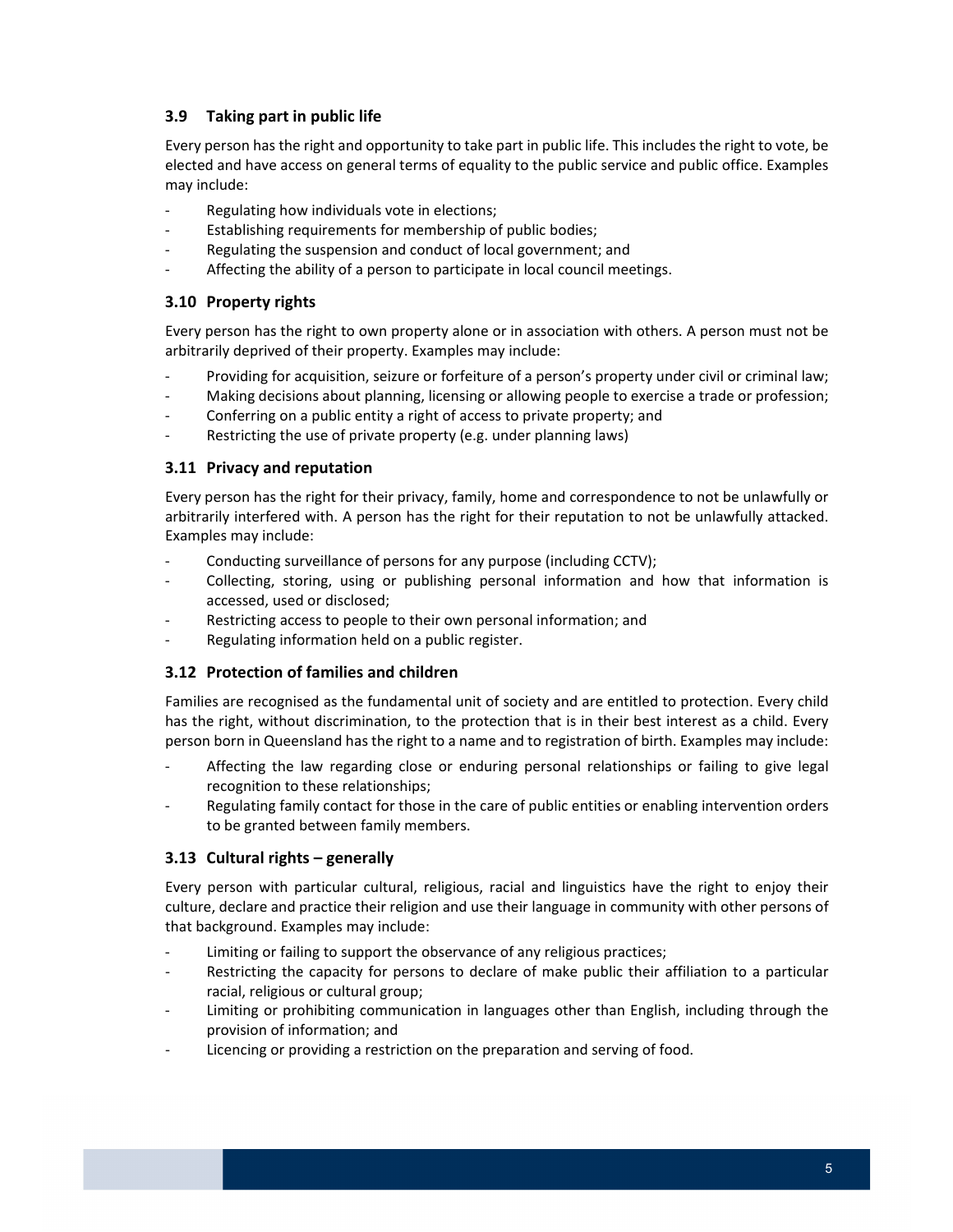## **3.14 Cultural rights – Aboriginal peoples and Torres Strait Islander peoples**

 Aboriginal peoples and Torres Strait Islander peoples hold distinct cultural rights as Australia's first people. They must not be denied the right with other members of their community to live life as an Aboriginal or Torres Strait Islander person free to practice their culture. Examples may include:

- ‐ Limiting the ability of Aboriginal or Torres Strait Islander persons to take part in a cultural practice or otherwise interfere with their distinct cultural practices;
- ‐ Regulating the conduct of commercial activities on the traditional lands of Aboriginal or Torres Strait Islander persons.

#### **3.15 Right to Liberty and security of person**

 Every person has the right to liberty and security. This right protects against the unlawful or arbitrary deprivation of liberty. If a person is arrested or detained, they are entitled to certain minimum rights. Examples may include:

- ‐ Limiting or curtailing people's liberty (restrictive practices);
- ‐ Allowing a public entity to cordon an area and control movement within that area.

#### **3.16 Humane treatment when deprived of liberty**

 Every person hasthe right to be treated with humanity and respect when deprived of liberty. Examples may include:

- Authorising a person to be held in a place with limited facilities or services for the care and safety of detainees.
- ‐ Enabling a public entity to detain individuals or relating to the conditions under which a person may be detained for examples in prisons, mental health services and prison transportation facilities.

#### **3.17 Fair hearing**

 Every person has the right to have criminal or civil charges decided by a competent, independent and impartial court or tribunal. A court or tribunal may exclude certain people from a hearing if it is in the public interest or the interest of justice. Examples may include:

- ‐ Creating or restricting review of administrative decision making and appeals process;
- ‐ Affecting the way witnesses give evidence; and
- ‐ Regulating the way media may report on proceedings.

#### **3.18 Rights in criminal proceedings**

 Every person charged with a criminal offence hasthe right to be presumed innocent until proven guilty according to law and is entitled to receive certain minimum guarantees. Examples may include:

- ‐ Right to be presumed innocent;
- ‐ Establishing guidelines or procedures for the provision of assistants, translators and interpreters; and
- ‐ Restricting access to information and material to be used as evidence.

#### **3.19 Children in the criminal process**

 Children within the criminal process are entitled to special protections on the basis of their ages. Accused children must not be detained with adults and must be brought to trial as quickly as possible. Examples may include:

- ‐ Enabling a child to be detained for any length of time;
- ‐ Enabling people to undertake personal searches of a detained child; and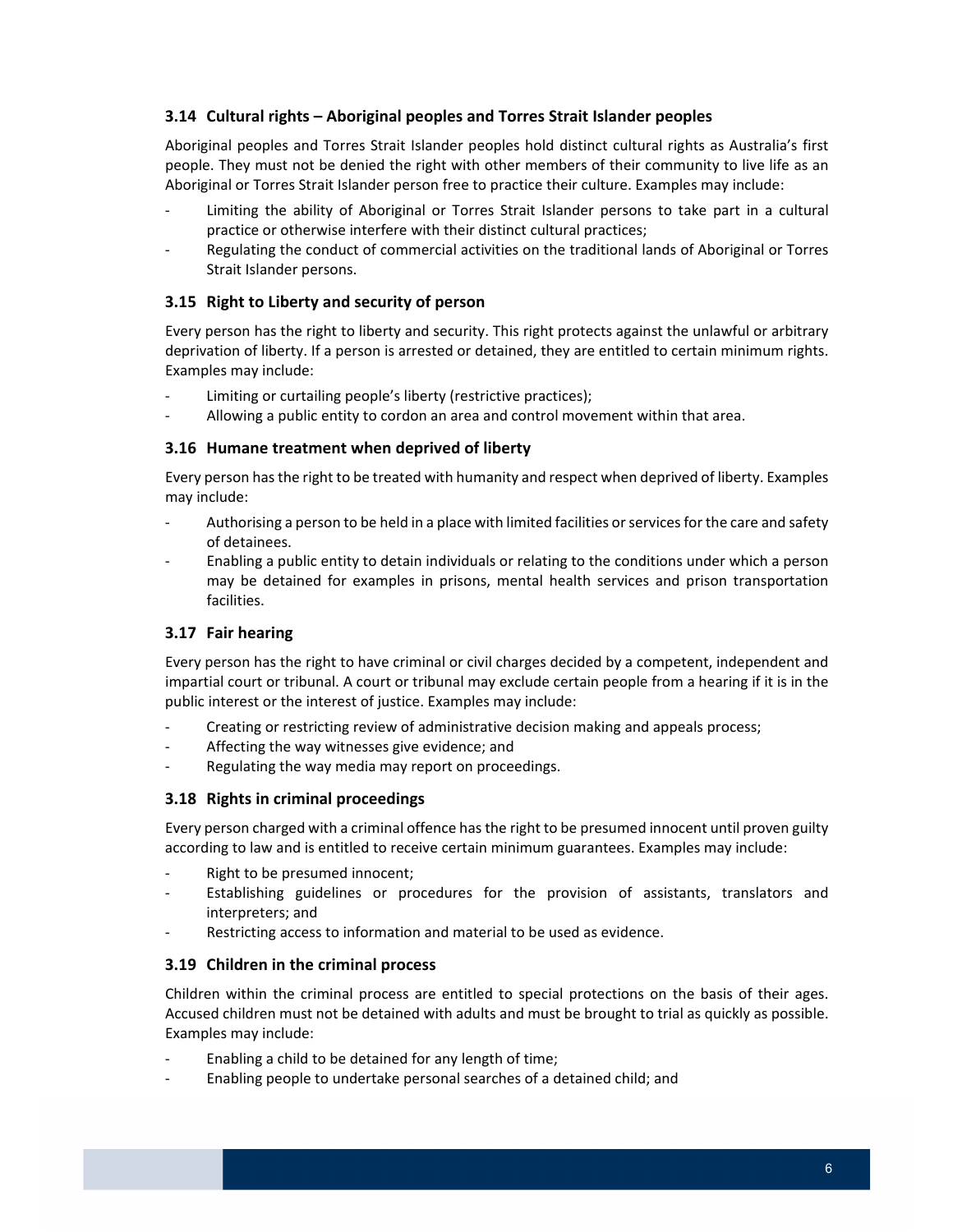‐ Considerations impacting on the environmental design of detention centres or conditions under which children are detained.

# **3.20 Right not to be tried or punished more than once**

 Every person has the right to not be tried or punished more than once for an offence in relation to which they have already been acquitted or convicted according to law. Examples may include:

- ‐ Allowing a person to be punished a second time for the same offence;
- ‐ Creating an overlap between an offence in regulations and an offence in the authorising legislation.

# **3.21 Retrospective Criminal laws**

 Every person hasthe right to not be prosecuted or punished for conduct that was not a criminal offence at the time the conduct occurred. A person must not receive a penalty that is greater than the penalty that applied at the time of committing the offence. Examples may include:

- ‐ Seeking to sanction a person for conduct that was not contrary to law at the time the conduct was undertaken;
- ‐ Applying more severe penalties for conduct by a person than those that existed at the time the conduct was undertaken; and
- ‐ Expanding the range of activities that are covered by an existing criminal offence.

# **3.22 Right to education**

 Every child hasthe right to have accessto primary and secondary education appropriate to their needs. training that is equally accessible to all. Examples may include: Every person has the right to have access, based on their abilities to further vocational education and

- ‐ Teaching or school administration (public);
- ‐ Providing non‐school based education;
- ‐ Working with special educational needs assessments.

### **3.23 Right to health services**

 Every person has the right to access health services without discrimination. A person must not be refused necessary emergency medical treatment. Examples may include:

- ‐ Providing health services;
- ‐ Providing interpreter services in a health setting; and
- ‐ Managing complains in a health setting.

# **4 Applying the HRA**

 The HRA allows specific rights that have been designed to ensure human rights within Queensland are considered in developing laws, policies, delivering public services and decision making. This results in the act seeking to ensure public powers and functions are exercised in a way compatible with human rights and are not misused.

 One of the key requirements of the legislation and possibly the most relevant provision to Council is that actions and decisions must be compatible with human rights. In complying with this provision Council is required to:

- ‐ Act and make decisions which are compatible with human rights;
- ‐ Develop policy and legislation (local laws) which are compatible with human rights; and
- ‐ Interpret legislation in a manner which is compatible with human rights.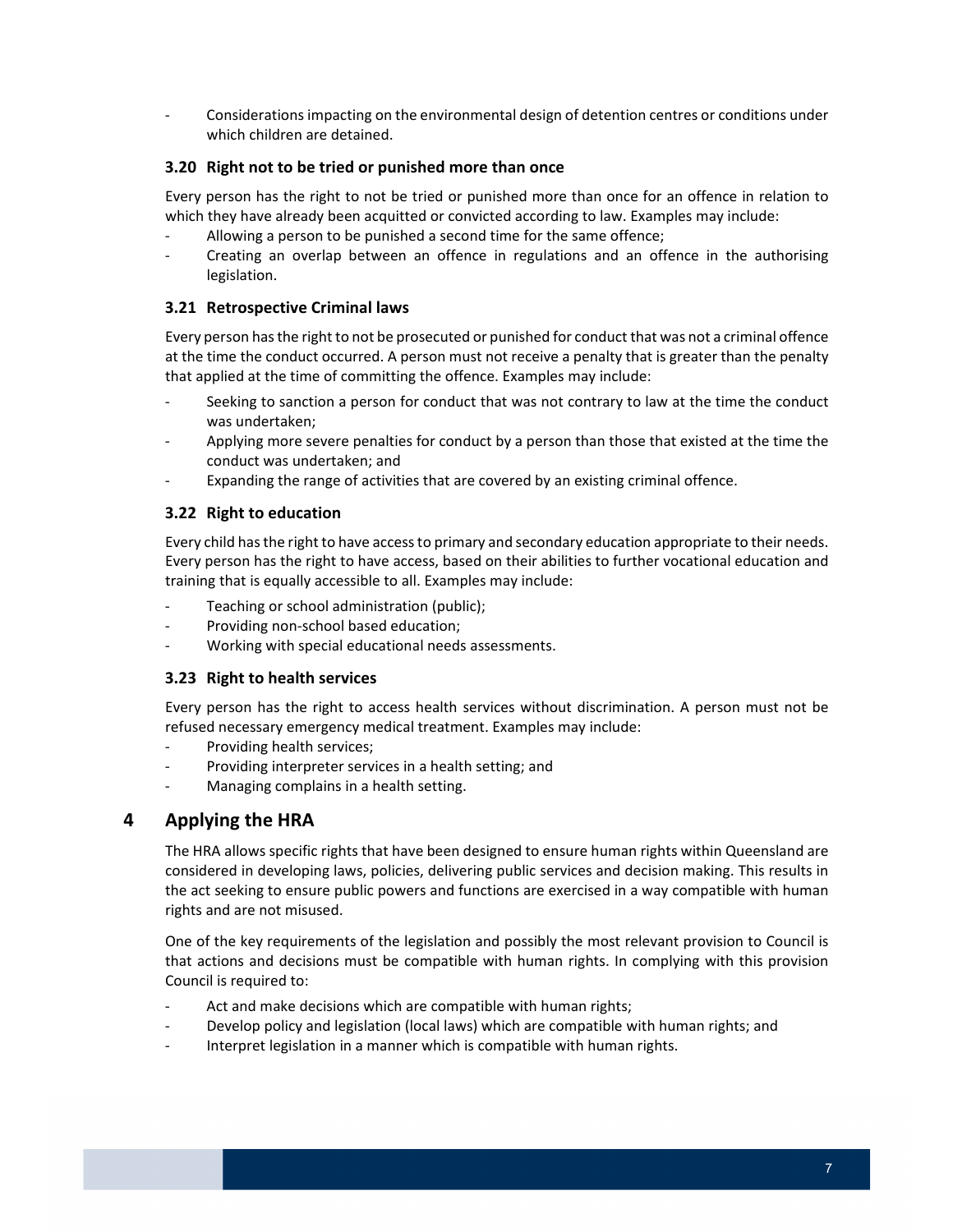"Compatible with human rights" is defined under section 8 of the HRA which states;

- ‐ It does not limit a human right; or
- ‐ It limits a human right only to the extent which is reasonable and demonstrably justifiable, in accordance with section 13 of the HRA.

 The application of this requires that Council must consider whether every act, policy or decision it makes is assessed for compatibility with the rights provided by the HRA.

# **4.1 What is acting compatibly?**

The steps below assist employees to apply the HRA.

#### **Step 1 – Which rights are relevant?**

Consider each right protected by the HRA to see which (if any) are relevant to your situation.

#### **Step 2 – What is the impact?**

 Ask whether your action or decision will limit or restrict any of the rights you've identified? If not, your action or decision is likely to be compatible with human rights. If the answer is yes, or you are unsure progress to Step 3.

#### Step 3 – Consider whether a limitation of rights is reasonable and justifiable by asking the following **questions**

- ‐ Is it lawful? Is there a legal authority or framework which allows you to limit a person's rights?
- ‐ Is there a purpose? What is the aim of the limitation, does it achieve a legitimate purpose?
- ‐ Is it reasonable? Will what you are proposing effectively achieve your purpose?
- ‐ Is it necessary? Is this the least restrictive way to achieve your purpose?
- ‐ Is it fair and balanced? Do the benefits outweigh the harm caused by the limitation?

 If the answer to any of the above is no, it is likely that your proposed action or decision is not compatible with human rights. In this circumstance:

- ‐ If possible, modify your proposal and reassess for compatibility.
- ‐ If it is not possible to modify your proposal, you will need to document the nature and extent of the incompatibility and record your process for considering human rights.

A template for assessing human rights complaints has been attached in Appendix 1 of these guidelines.

# **5 Complaints under the Act**

 The HRA allows a person who believes their human rights have been breached to complain and seek remedies. There are three (3) ways in which this can take place:

- ‐ Internal complaints;
- ‐ Independent complaints; and
- ‐ Via Courts and Tribunals

# **5.1 Internal Complaints**

 The HRA requires that an individual first raise a complaint directly with Council. Council will then have 45 days to respond to the complaint. If the individual is not satisfied with the respponse, they may make a formal complaint to the Queensland Human Rights Commission. This step is important as it allows dialogue to occur between the individual and the public entity to establish how human rights may have been limited, the reasons for any limitation and whether this limitation is justified. It also allows the public entity the opportunity to consider their policies and decision‐making processes and whether reform may be needed.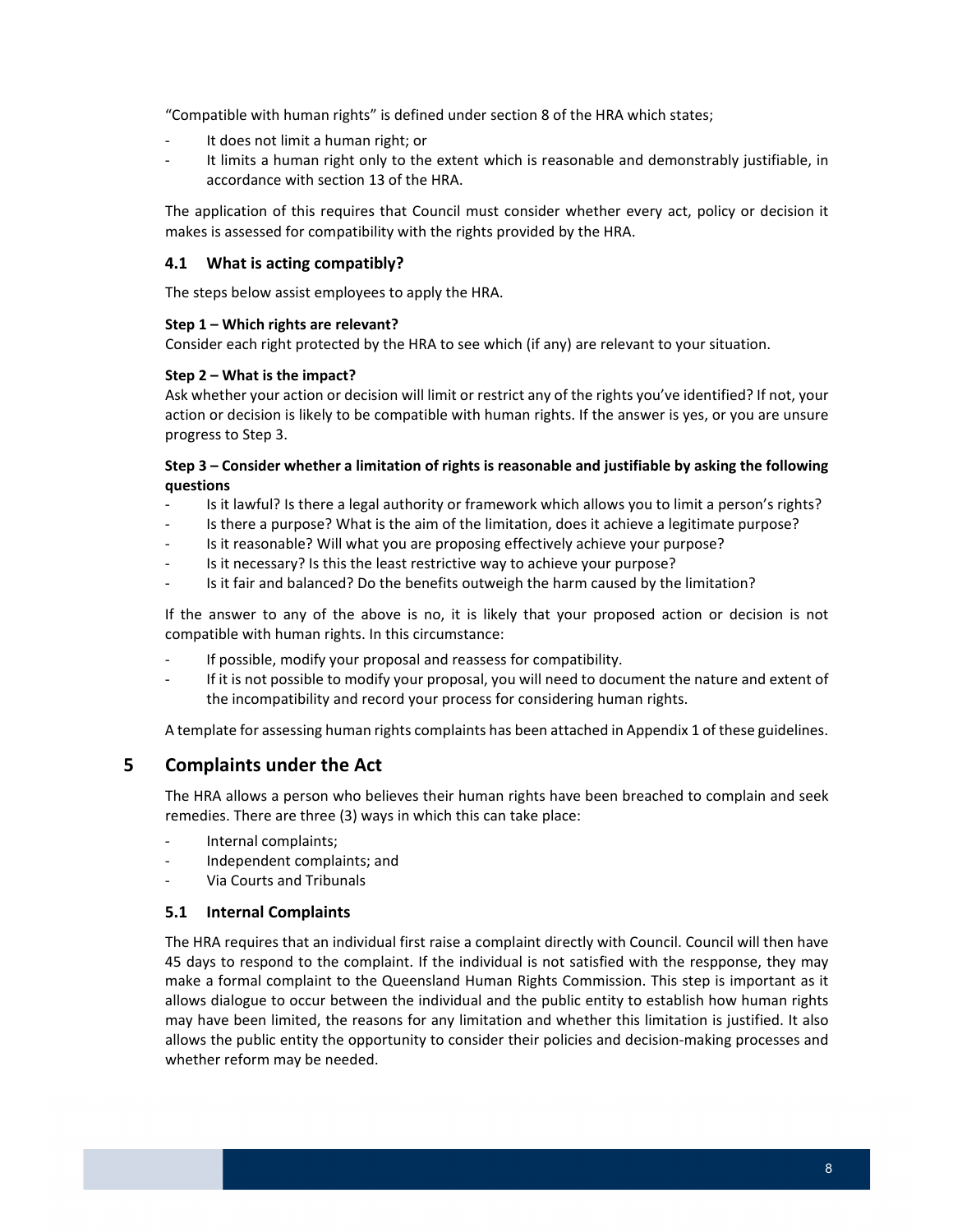In order to assist Council in responding to all complaints in the best way possible, the following is requested:

- ‐ The complaint clearly identifies the issues presented;
- ‐ Council is provided with all available information in support of the complaint;
- ‐ The Complainant cooperates with Council in its inquiries and investigations of the complaint; and
- ‐ Council staff are treated with courtesy and respect throughout the complaint process.

 In order to facilitate the complaint process, Council will provide information on its website for how to lodge a complaint.

The general process that Council should follow in assessing a human rights complaint are as follows:

- ‐ **Accept the Complaint** Council should proactively enable complaints to be made and respond in a flexible manner to any individual circumstances of the complainant;
- ‐ **Assess** Council should make an initial assessment of the complaint considering the following:
	- o The context of the complaint;
	- o The circumstances of the complaint;
	- o The individual who has placed the complaint;
	- o The priority of the complaint;
	- $\circ$  How the complaint should be managed and who is responsible for responding to the complaint.
	- $\circ$  An initial written response should then be provided to the complainant informing them of the process moving forward.
- ‐ **Consider** Human rights should be the primary consideration in reviewing the complaint.
- ‐ **Resolve** If a determination is made that a complainant's human rights have been limited in a way that is not reasonable or justifiable, Council must consider how the complaint can be resolved to satisfaction of both parties. Examples include updating a policy or procedure, changing a decision or acknowledging the error made and issuing an apology.
- ‐ **Respond** The HRA requires that Council provide an adequate response within 45 days of receiving the complaint or the complainant is then able to forward the complaint to the QHRC. The response should be clear in assisting the complainant understand how their issue has been resolved and the reasoning behind the outcome.
- ‐ **Learn** It is important to reflect on human rights complaints, the recording of complaint details will be useful in identifying trends, improving practices and reporting on outcomes.

# **5.2 Independent Complaints**

 The individual may also raise a complaint regarding human rights with the Queensland Human Rights Commissioner (QHRC). In order for the complaint to be accepted by the QHRC the complainant will first have to demonstrate;

- ‐ A complaint has been made in the first instance to the public entity alleged to have breached the HRA;
- ‐ At least 45 business days have elapsed since the submittal of this complaint; and
- ‐ The complaint either did not receive a response from Council or is not satisfied with the response received.

 If a complaint is made to an alternative agency, these agencies may consider that the complaint also has human rights implications. If this is concluded, the agency may choose to either deal with the complaint under their relevant legislation or refer the complaint to the QHRC. Examples of agencies who made refer complaints on to the QHRC include: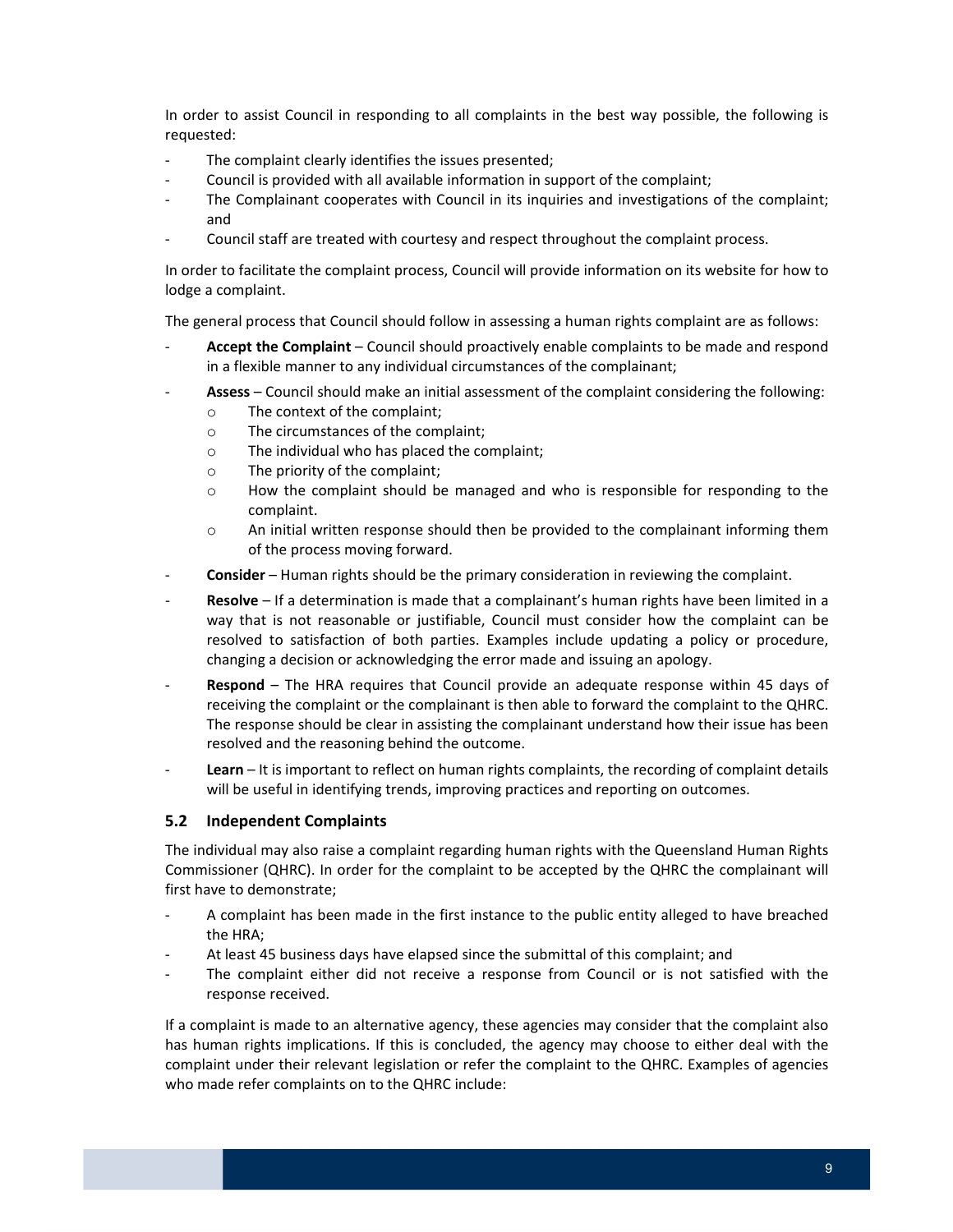- ‐ Queensland Ombudsman;
- ‐ Office of the Health Ombudsman;
- ‐ Crime and Corruption Commission;
- ‐ Office of the Information Commission.

#### **5.3 Court or Tribunals**

 In some circumstances it may be appropriate for the complainant to raise their complaint within the relevant Court or Tribunal. The individual is unable to make a complaint in accordance with the HRA directly to the court or tribunal, however it is possible to raise alleged breaches of human rights in the process of a hearing based off another law.

 Monetary damages are not available to complainants for contravention of the HRA, but a person will be entitled to any other relief or remedy that they could have obtained in relation to an independent cause of action. An example of this would be in relation to court proceedings, a decision may be quashed or set aside.

## **6 Definitions**

 Definitions for terms used within the procedure can be found in the Human Rights Act Policy (DM: 14124070).

# **7 References**

 *Human Rights Act 2019* (QLD)

Human Rights Policy